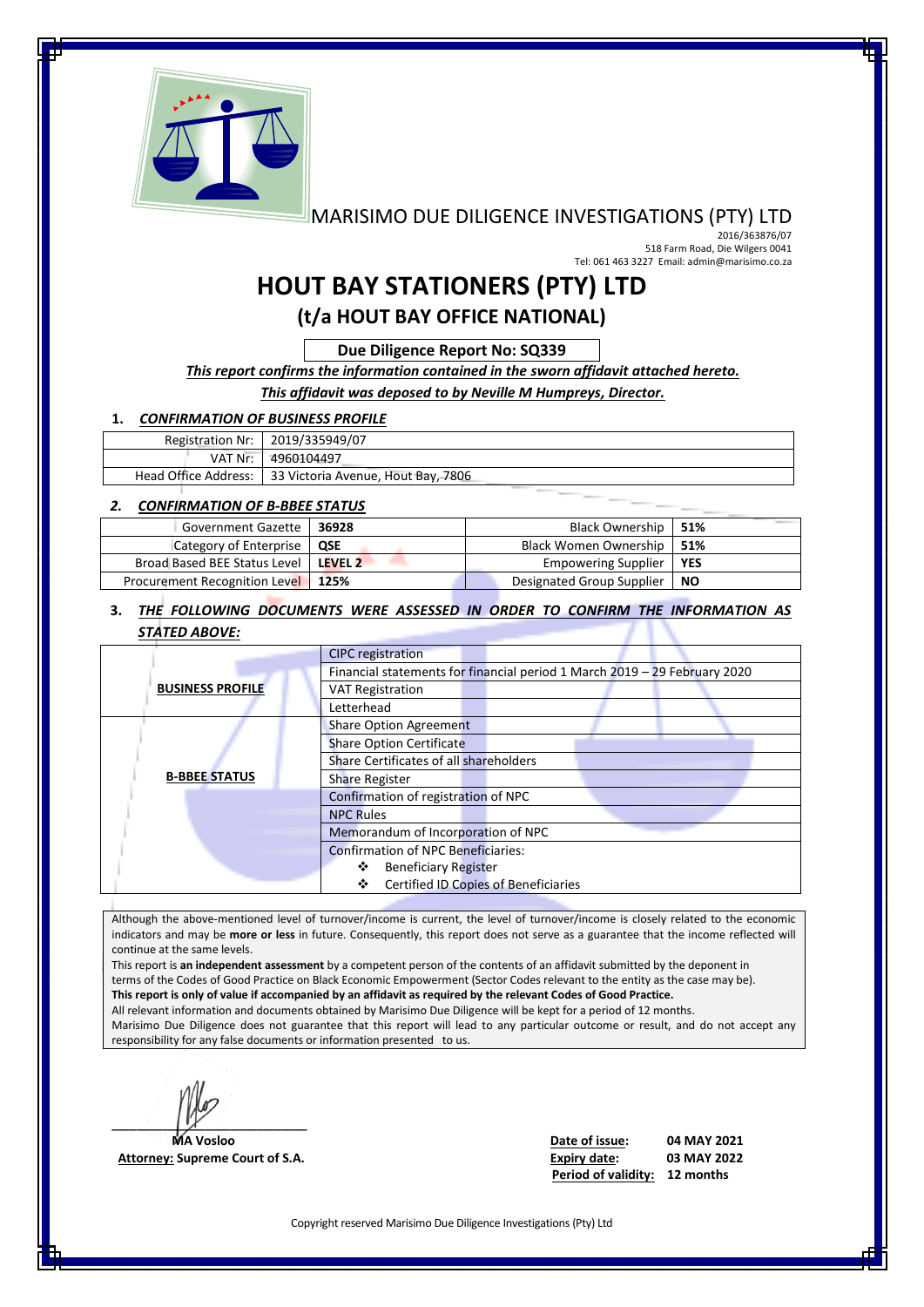## SWORN AFFIDAVIT - B-BBEE QUALIFYING SMALL ENTERPRISE

I, the undersigned,

| Full name &<br>Surname | le Mallory |
|------------------------|------------|
| <b>Identity number</b> |            |

## Hereby declare under oath that:

- 1. The contents of this statement are to the best of my knowledge a true reflection of the facts.
- 2. I am a Member / Director / Owner (Select One) of the following enterprise and am duly authorised to act on its behalf:

| <b>Enterprise Name:</b>                                                               | Hout Bay Stationers (Pry<br>CTD                                                                                                                                                       |
|---------------------------------------------------------------------------------------|---------------------------------------------------------------------------------------------------------------------------------------------------------------------------------------|
| <b>Trading Name (If</b><br>Applicable):                                               | Hout Bay Office National                                                                                                                                                              |
| Registration<br>Number:                                                               | 335949/07                                                                                                                                                                             |
| <b>VAT number:</b>                                                                    | 4960104497<br>33 Victoria avenue.                                                                                                                                                     |
| <b>Enterprise Physical</b><br><b>Address:</b>                                         | Hoot Bay<br>7806                                                                                                                                                                      |
| Type of Entity (CC,<br>(Pty) Ltd, Sole Prop<br>$etc.$ ):                              | LTD.                                                                                                                                                                                  |
| <b>Nature of Business:</b>                                                            | Retail sales of<br>Office Equipment.                                                                                                                                                  |
| <b>Definition of "Black</b><br>People"                                                | As per the Broad-Based Black Economic Empowerment Act 53<br>of 2003 as Amended by Act No 46 of 2013 "Black People" is a<br>generic term which means Africans, Coloureds and Indians - |
|                                                                                       | (a) Who are citizens of the Republic of South Africa by birth<br>or descent; or                                                                                                       |
|                                                                                       | (b) Who became citizens of the Republic of South Africa by<br>naturalization-                                                                                                         |
| SUID-AFRIKAANSE POLISIEDIENS                                                          | Before 27 April 1994; or<br>Ì.                                                                                                                                                        |
| \$TASIEBEVELVOERDER<br><b>HOUTBAAI</b>                                                | On or after 27 April 1994 and who would have<br>ii.<br>been entitled to acquire citizenship by<br>naturalization prior to that date                                                   |
| ZUZ1 -03- 2 5<br>STATION COMMANDER<br><b>HOUT BAY</b><br>SOUTH AFRICAN POLICE SERVICE | Page 1 of 2                                                                                                                                                                           |
|                                                                                       |                                                                                                                                                                                       |